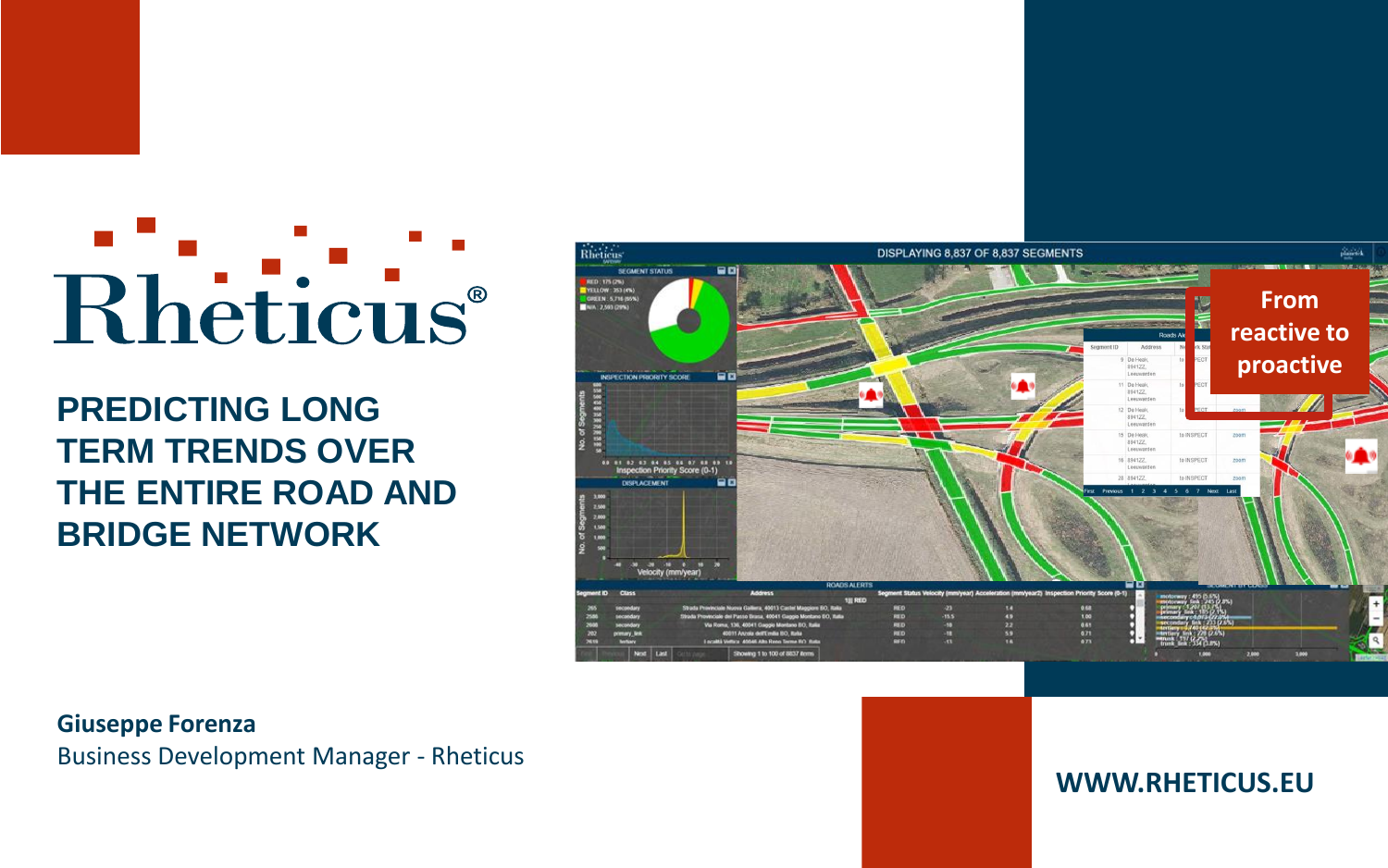## **Planetek Italia – 28 years, one mission**

#### *Simplifying the complexity of Space*





- Planetek Italia was founded in 1994
- 100+ employees, highly skilled in Geoinformatics, Space solutions and Earth sciences
- Rheticus**®** is owned and operated by Planetek

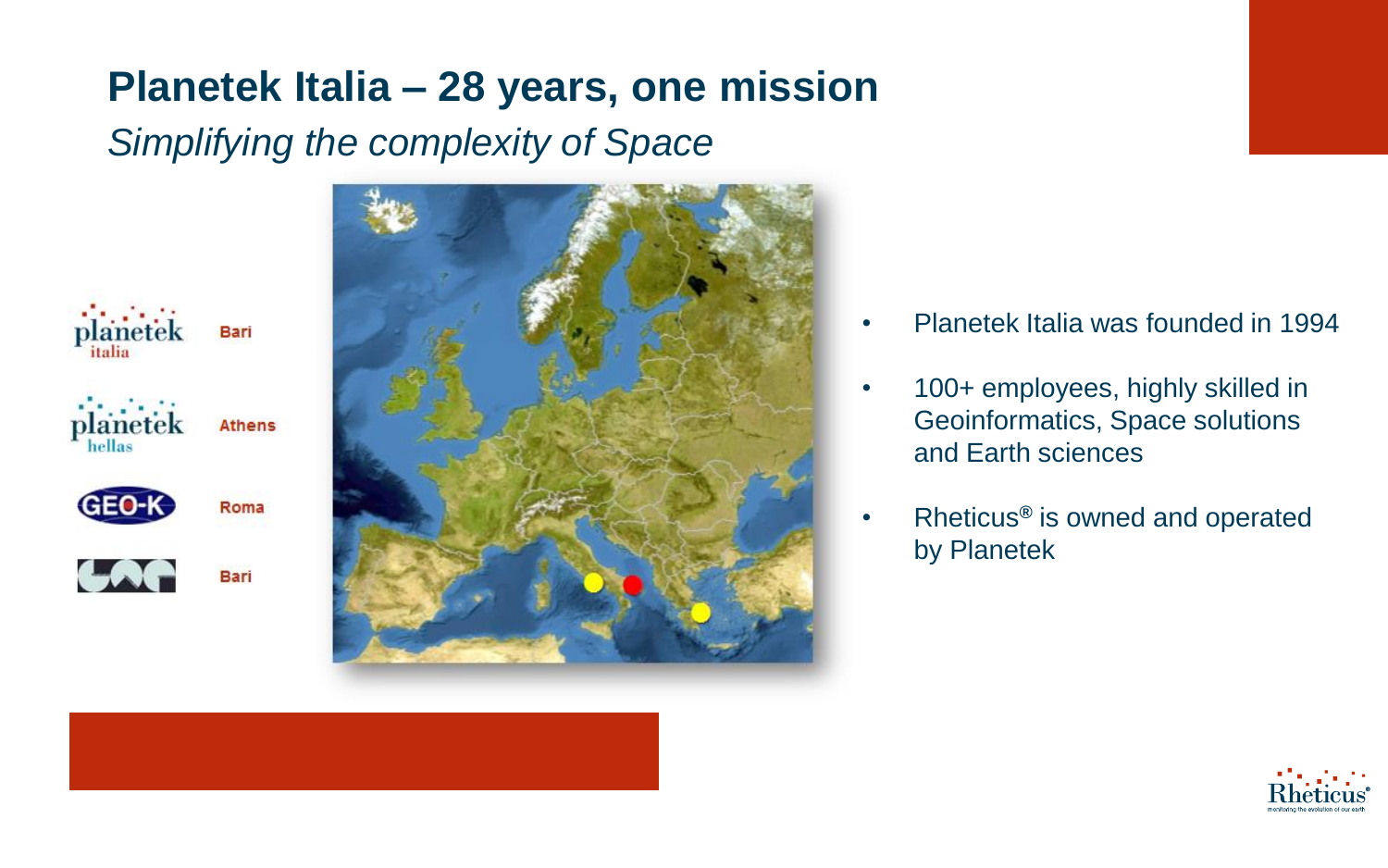# **Instability and global challenge for maintenance**





- Operators and authorities spend a lot of money fighting against **structural problems** due to natural or human-induced **land instability**;
- Land instability may cause structural damages and failures to roads and bridges, increased maintenance and repair costs, disruptions of service, accidents and casualties;
- **Ground displacement** is one of the best indicators for the likelihood of failure;
- The use of traditional techniques for periodic monitoring of wide networks requires **considerable economic and time resources**;
- The lack of predictive information about what/where to inspect requires **accurate and long-term trends analysis** over the entire territory and infrastructure operated.

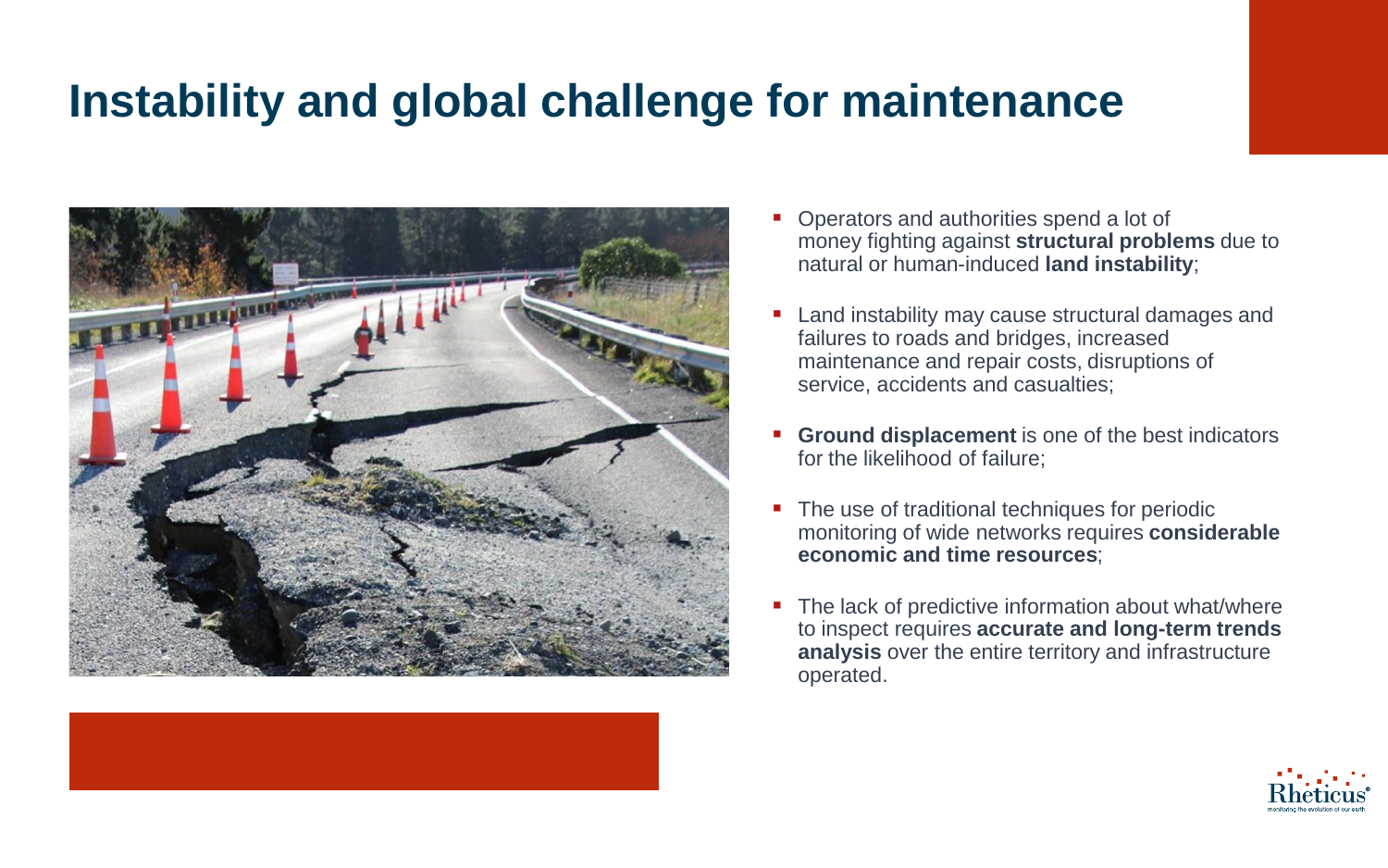# **Maintenance: from reactive to proactive**

#### **Red: Inspect Yellow: Monitor Green: Ok**



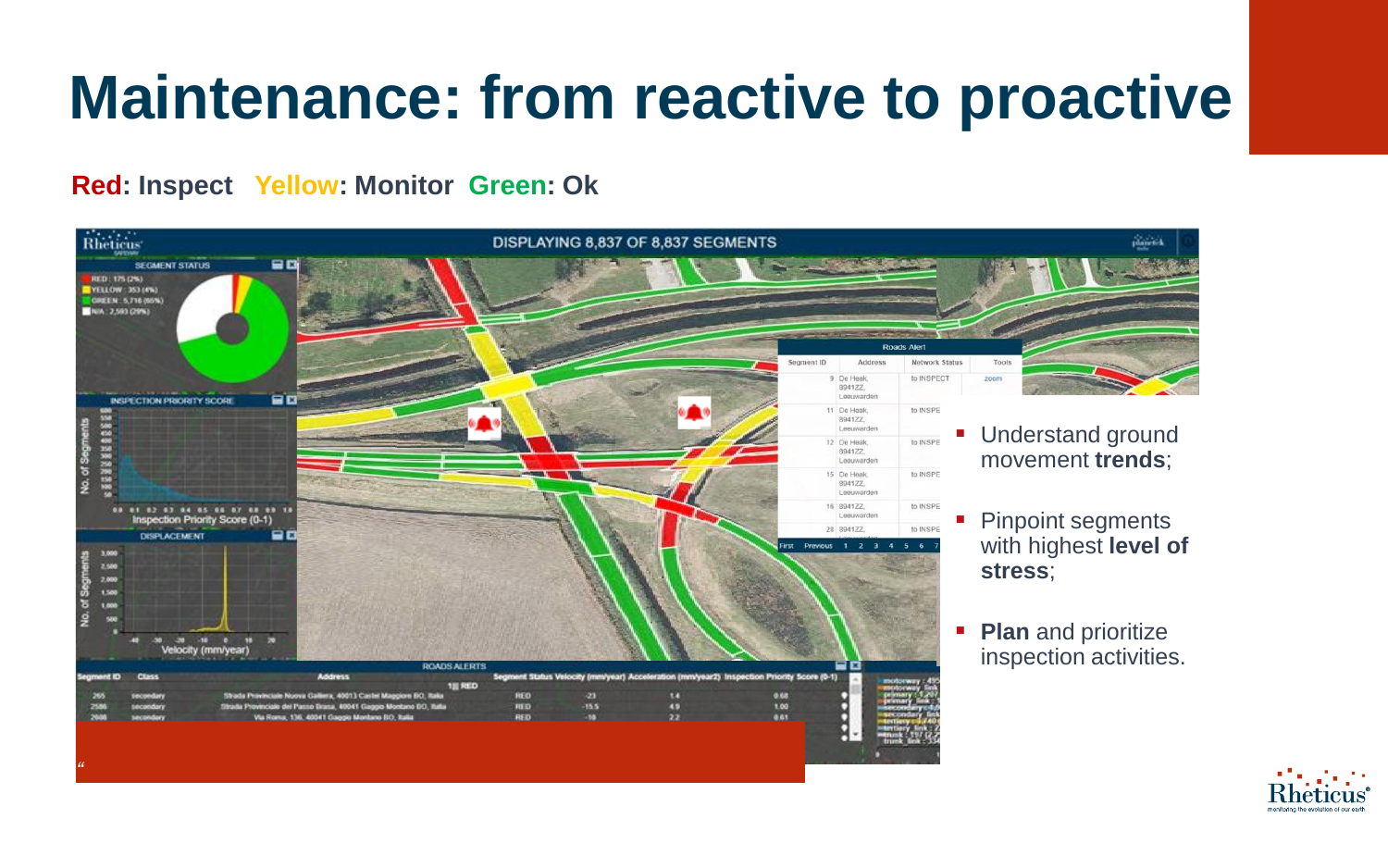# **How it works**







GIS data of the infrastructure



ML/AI algorithms classifies roads and bridges



Rheticus® Safeway defines the priority list



Field Inspections report the current level of damage





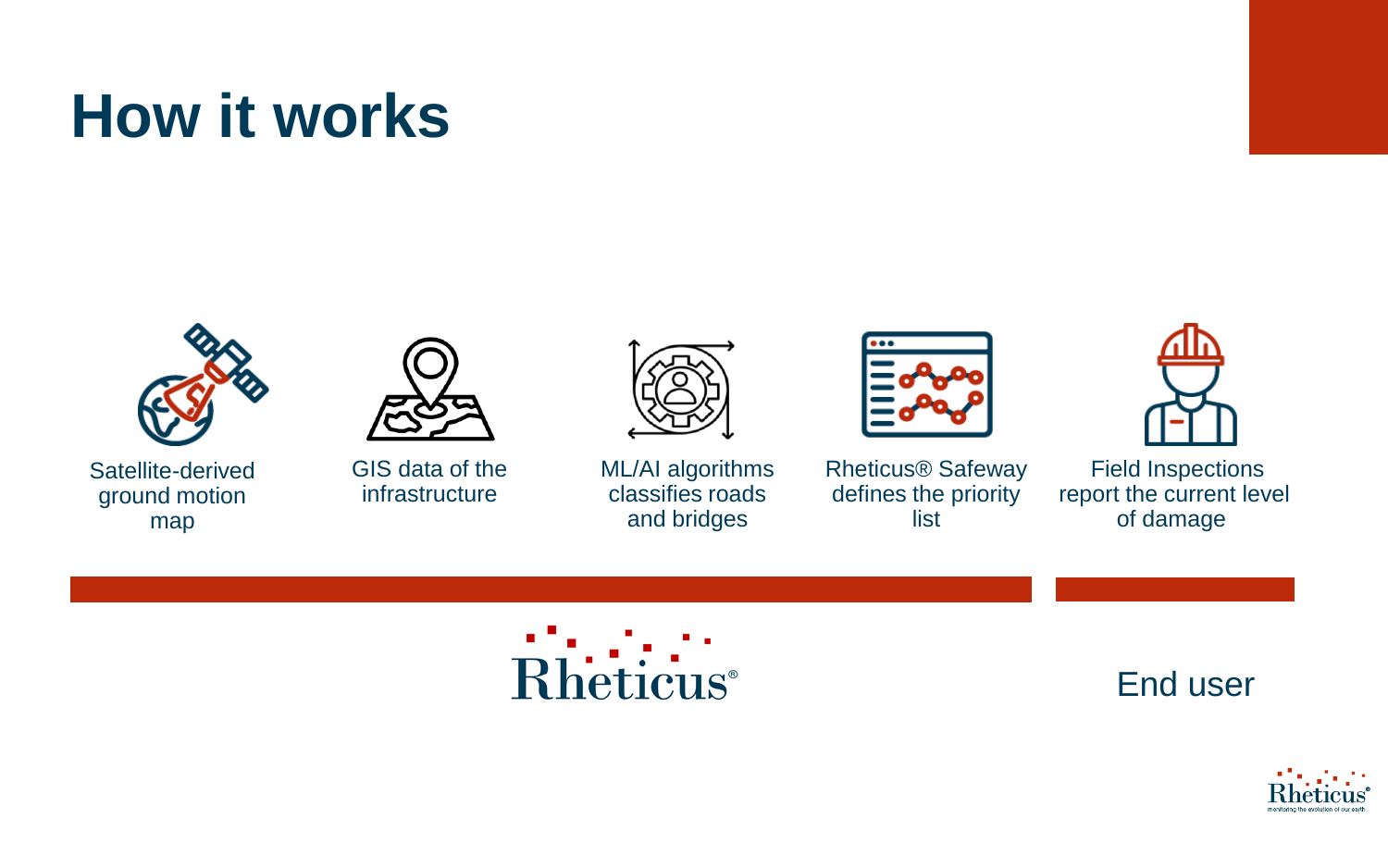# **Bridging the gap between geo-specialists and operations**

- Geospatial interactive dashboard with **key indicators** and alerts
- **EXPLO Historical time-series analysis** and **continuous updates**
- **Predictive** analytics, actionable information
- Cloud-hosted info-as-aservice **subscrition**





Transportation **National Properties** Utilities



Rheticus Services **Insurance / Property** Management



Natural Risk Management

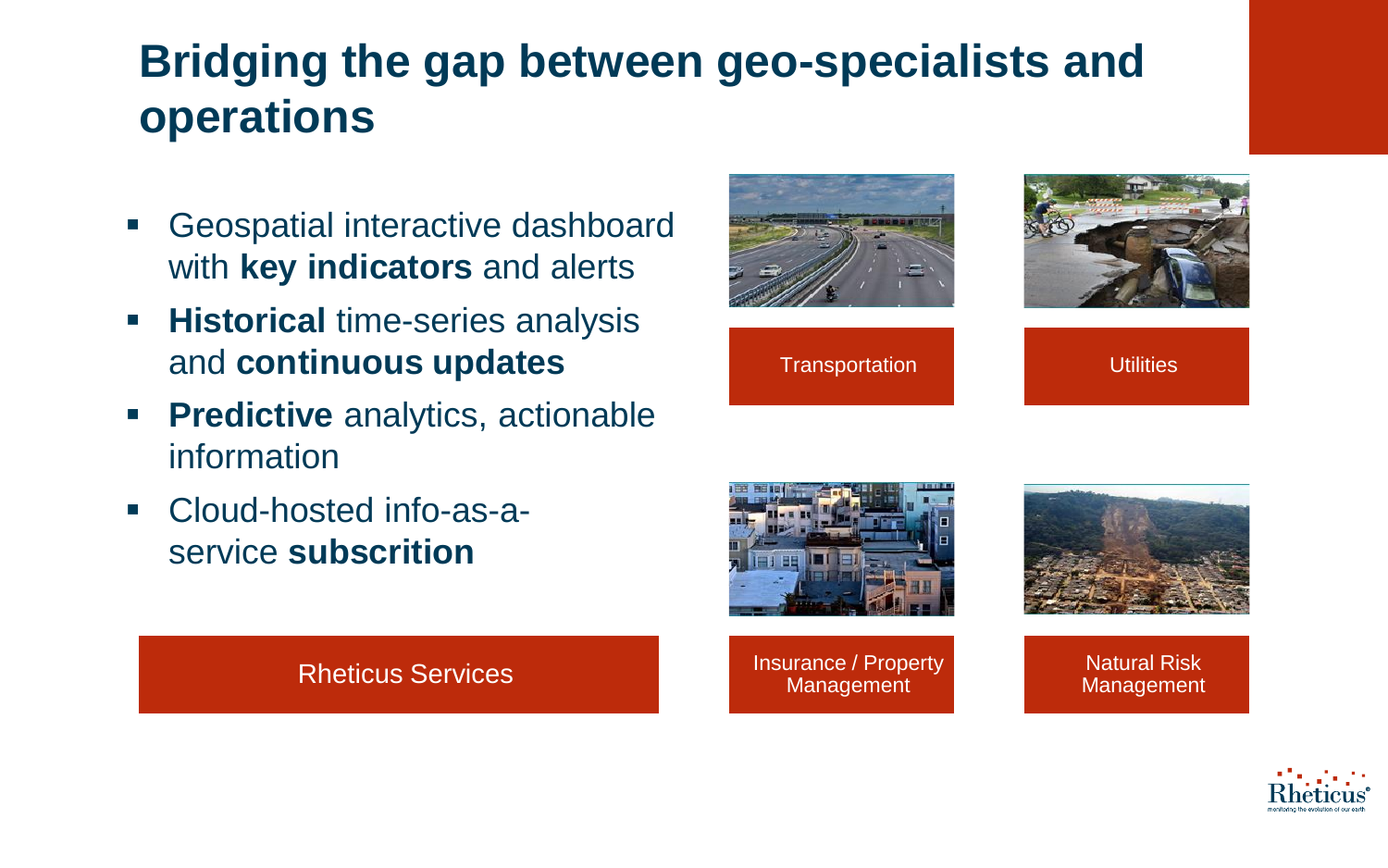### **Use cases**



REGIONE AUTONOMA FRIULI VENEZIA GIULIA "*Rheticus provides different levels of information, from the territory to each building and transportation infrastructure. It gives us invaluable assistance with stability analysis of the slopes, tracking emerging trends and anomalies, and damage prevention".*

Antonio Bratus, Dept. of Soil Protection, Friuli Venezia Giulia Region, Italy



*"The Rheticus Safeway service gives us the opportunity to monitor in real-time the dynamics of ground movements and identify the most critical points on roads, viaducts and bridges"*

Chiara Gardini, Responsabile Area Infrastrutture Città Metropolitana di Milano (metropolitan city of Milan)



*"Rheticus Safeway to improve the management of the complete cycle of design, maintenance and control of the highways and roads".*



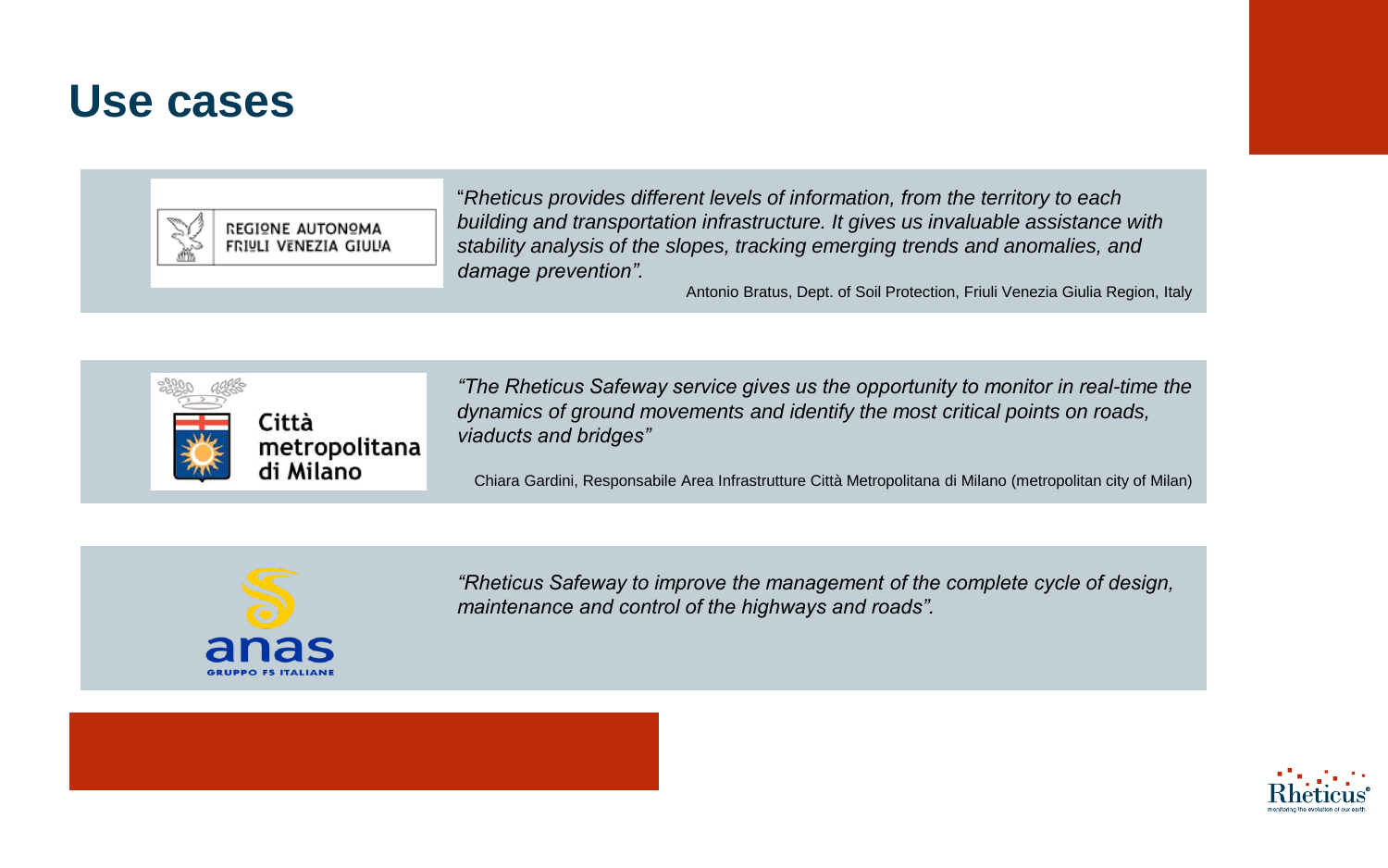



Giuseppe Forenza - forenza@planetek.it